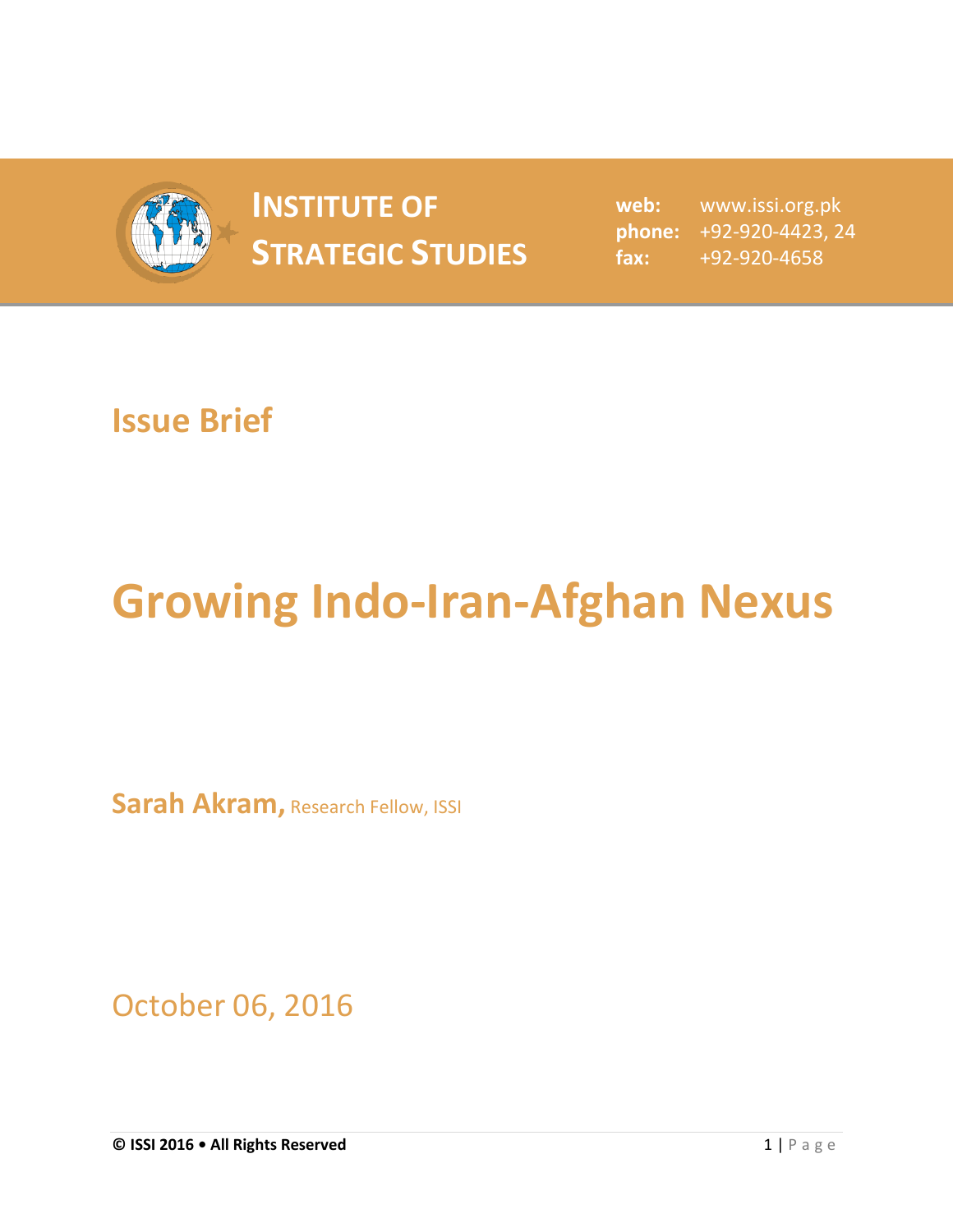Pakistan's uneasy relations with India, Iran and Afghanistan hold back military and economic cooperation with these neighbouring countries and has often lead to difficulties and obstacles to development and progress on many counts. The reshaping of relationships in the region holds vast implications for Pakistan and in this context; the growing Indo-Iran-Afghan nexus is likely to be a very huge impediment in the way of improving ties between Pakistan and Afghanistan. Pakistan's bilateral ties with Iran, India and Afghanistan have time and again experienced difficulties; therefore it is pertinent to note that any alliance between the three countries is likely to be viewed by Pakistan with some degree of cautiousness, and, is likely to have repercussions in the future. With the regional alliances being reshaped in the region, any development detrimental to Pakistan's security is likely to hamper its economic development and create hurdles for a conducive neighbourhood. Meanwhile, arch rival India's coercive diplomacy in the region leaves so much for Pakistan to do as the growing Indo-Iran-Afghan nexus is an effort to isolate Pakistan and sabotage any effort on the part of Islamabad to improve relations with Afghanistan and Iran.

Pakistan's bilateral difficulties with Afghanistan stem from a number of issues like the current border issue, the traditional enmity revolving around subversive activities by non-state actors and the resultant blame game, which have all marred relations between the neighbourly countries. Similarly, Pakistan has not enjoyed very cordial relations with Iran and both countries have often borne difficulties, and irritants continue to bedevil their relations. Although, Iran and Pakistan have both signed numerous MoUs for energy, economic, military and cultural cooperation since the 1980s, but very few have seen the light of the day. However, irritants continue to ruin their relations.

The recent deal between India and Iran to develop the Chabahar Port has enormous potential to kick off a transport-and-trade corridor linking India to Afghanistan via Iran, thus developing a persuasive economic feature, and has the potential for a new security paradigm to bring about a geopolitical shift in the region. For all the participants, the economic rewards of this pact are huge. The development of Chabahar Port and the connecting transport-and-trade corridor has the potential to unlock the untapped energy and mineral riches of Iran, Afghanistan, and Central Asia for export toward India. The primary impact of this deal is on Pakistan. India, Iran, and Afghanistan constitute over 95 per cent of Pakistan's territorial borders. A deal of such scale among Pakistan's bordering states, aimed at excluding Pakistan, is a huge effort to isolate the country. This is likely to result in excluding Pakistan from the advantage that it has enjoyed due to its strategic location. Mainly, the envisioned trade corridor is likely